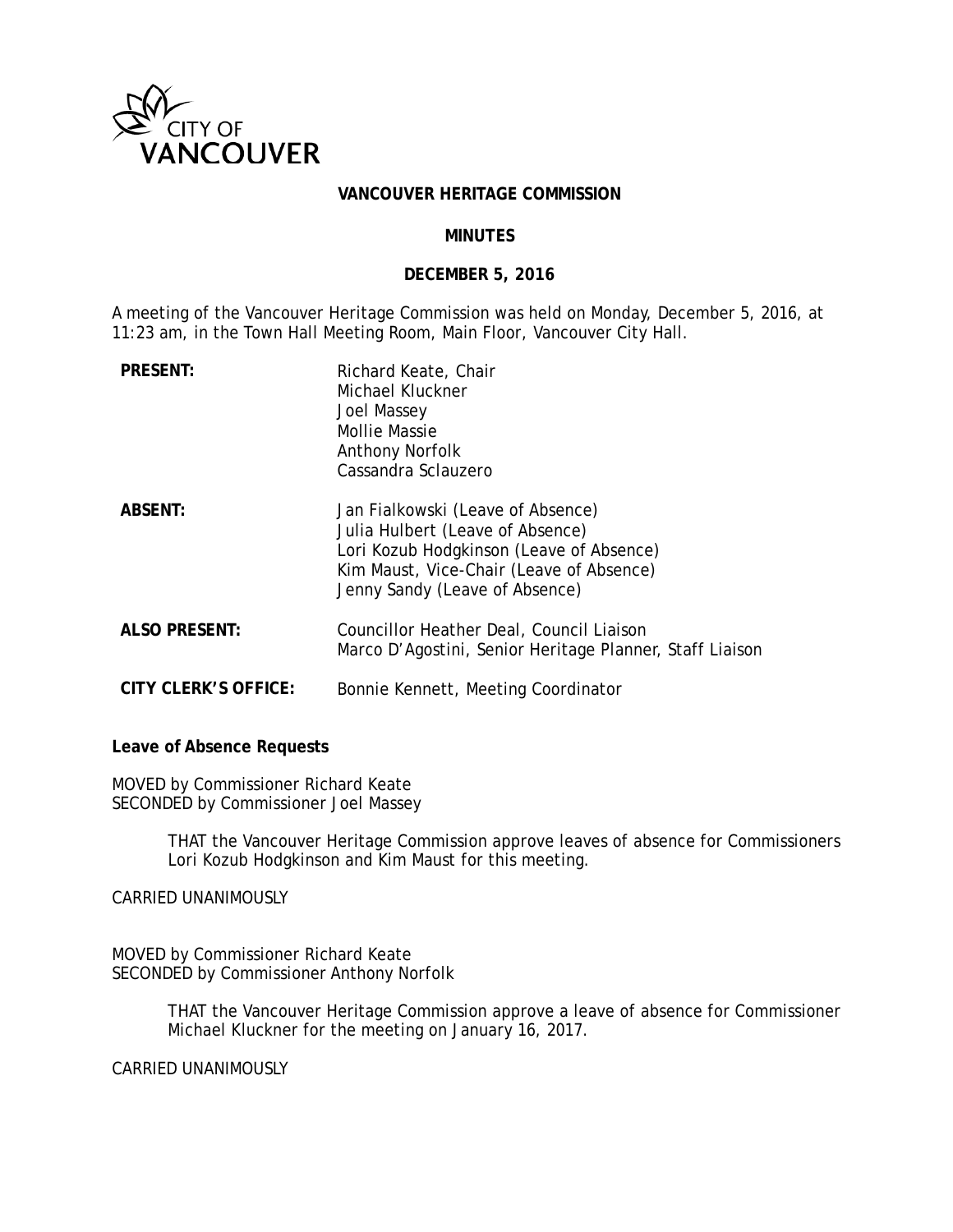## **Approval of Minutes**

MOVED by Commissioner Michael Kluckner SECONDED by Commissioner Anthony Norfolk

> THAT the Vancouver Heritage Commission approve the minutes from the meeting held November 14, 2016, as circulated.

CARRIED UNANIMOUSLY

## **1. Business Arising from the Minutes**

None.

## **2. Northeast False Creek Area Planning Process**

Staff from the Northeast False Creek Project Office provided an overview of the Northeast False Creek planning process including review of project timelines, public benefit strategy, engagement process, and public input received to date, and responded to questions.

Additional project information is available online: [www.vancouver.ca/nefc](http://www.vancouver.ca/nefc)

MOVED by Commissioner Michael Kluckner SECONDED by Commissioner Anthony Norfolk

> THAT the Vancouver Heritage Commission endorses the direction the Northeast False Creek Project and requests further work be done to identify the heritage buildings in the area and on its boundaries and do further work for possible historical consideration.

CARRIED UNANIMOUSLY

*\* \* \* \* \**

*The Commission recessed at 12:07 pm and reconvened at 12:25 pm.*

*\* \* \* \* \**

**3. Robson Square Public Plaza 800 Robson Street/800 Smithe Street Law Courts and Robson Square are listed in 'A' evaluation category on Heritage Register**

Staff from Street Activities, Engineering Services, provided a presentation on a conceptual design for the 800 block of Robson Street and Robson Square, and responded to questions. The Commission looks forward to seeing a more detailed update at a future meeting when available.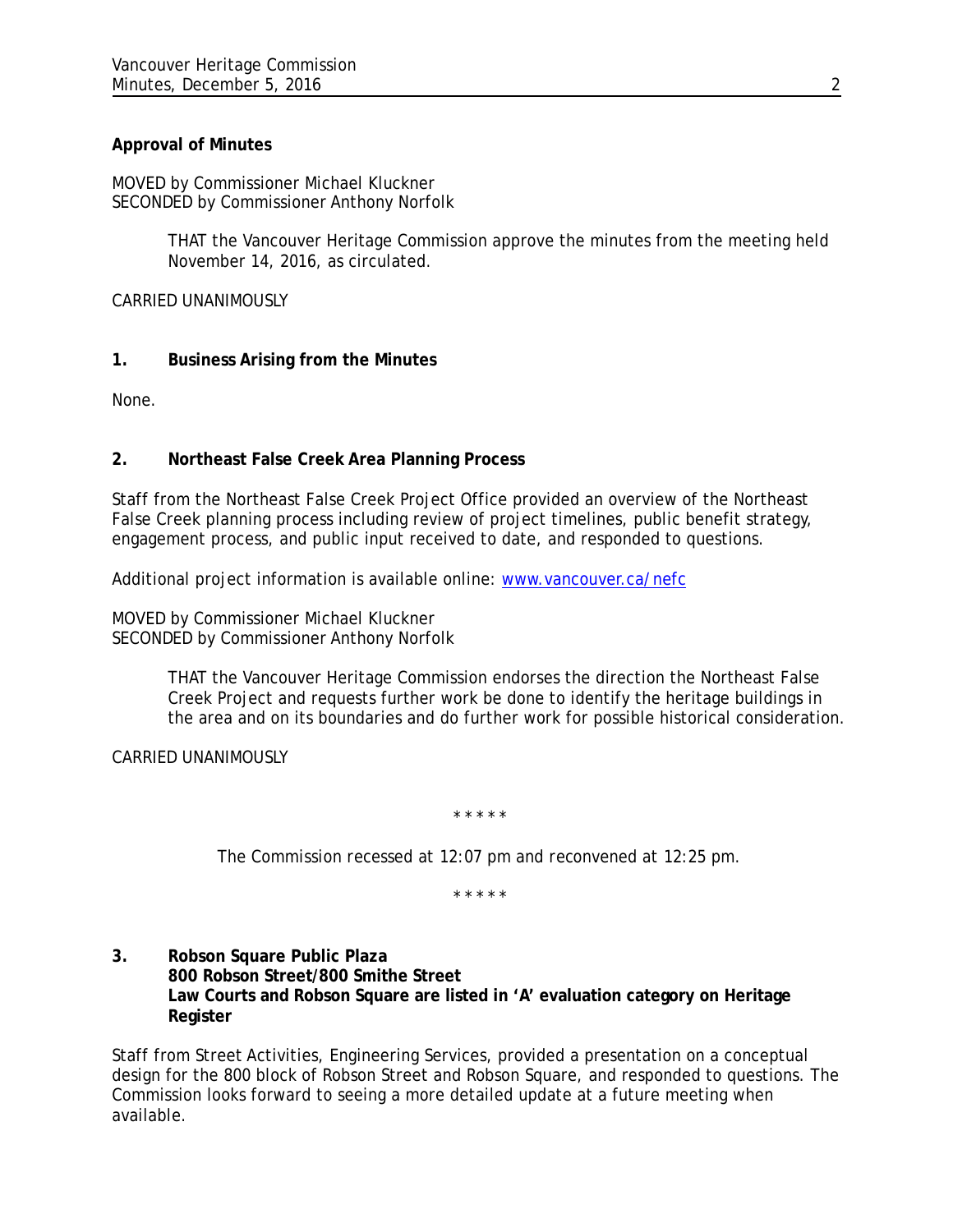# **4. Statement of Significance and Vancouver Heritage Register Subcommittee Report**

Staff reviewed the Report from the Statement of Significance and Vancouver Heritage Register Subcommittee meeting held November 22, 2016, and responded to questions

MOVED by Commissioner Anthony Norfolk SECONDED by Commissioner Mollie Massie

- A. THAT the Vancouver Heritage Commission supports adding the following building to the Vancouver Heritage Register as a C-listing:
	- $\bullet$  35 West 6<sup>th</sup> Avenue Coulter House.
- B. THAT the Vancouver Heritage Commission supports adding the following building to the Vancouver Heritage Register as a B-listing:
	- 2601 East Hastings Street Swanson Stores and Residence.
- C. That the Vancouver Heritage Commission requests that the Statements of Significance for the following buildings be referred back to the consultants for revisions and, where necessary, to complete revisions to the Vancouver Heritage Register Evaluations:
	- 35 West  $6^{th}$  Avenue Coulter House;
	- 2601 East Hastings Street Swanson Stores and Residence; and
	- 4220 St. Catherine's Street.

## CARRIED UNANIMOUSLY

## **5. 2017 Heritage Awards Jury**

MOVED by Commissioner Richard Keate SECONDED by Commissioner Anthony Norfolk

> THAT the Vancouver Heritage Commission appoint Commissioners Mollie Massie, Jenny Sandy and Cassandra Sclauzero with Michael Kluckner as an alternate to serve on the Jury for the 2017 Heritage Awards.

## CARRIED UNANIMOUSLY

## **6. New Business**

Marco D'Agostini, Staff Liaison, reminded the Commission of upcoming character house review sessions taking place on December 5 and 6, 2016. More information and an online questionnaire can be found at [www.vancouver.ca/characterhomereview.](http://www.vancouver.ca/characterhomereview) The questionnaire is open until January 15, 2017.